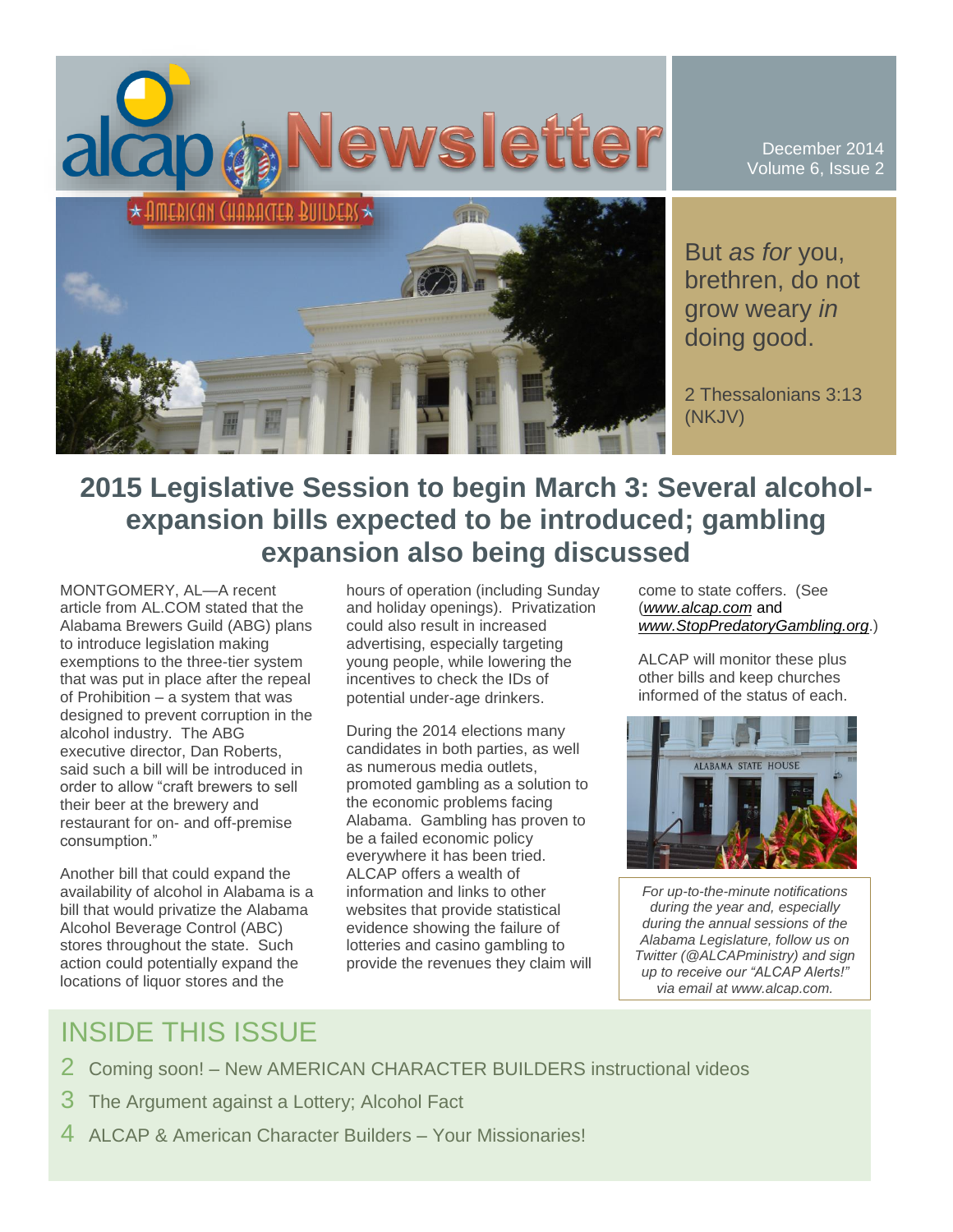## STAFF:

Joe Godfrey *Executive Director*

Cheryl Corley and Sharon Cook *Administrative Assistants*

# WHO WE ARE:

The Alabama Citizens Action Program (ALCAP), originally founded in 1937 as the Alabama Temperance Alliance, serves together with local churches as Alabama's "moral compass." This ministry provides an outlet for churches throughout Alabama to fulfill God's command to His followers to be "salt & light" in our culture. (Matthew 5:13-16)

In 2010 ALCAP became a 501c4 organization (non-profit, but NOT tax-deductible) and renamed its school program "American Character Builders," a 501c3 organization (non-profit AND taxdeductible), having its own separate Board of Directors.

Churches are encouraged to support ALCAP while individuals are encouraged to support American Character Builders with their financial contributions and prayers.





*ALCAP & American Character Builders Executive Director, Joe Godfrey, had the opportunity to share about the American Character Builders school programs at the Clanton Kiwanis Club in July. Pictured with Dr. Godfrey is Clanton Kiwanis Club President Scott Zuelzke (right).*

### **Coming soon! New American Character Builders instructional videos!**

The AMERICAN CHARACTER BUILDERS programs that were taught by volunteers in schools throughout the state for over thirty years and were turned into kits for use in schools and churches in 2011 are about to undergo another upgrade and a new option for use. Volunteers are still available to speak in schools and the kits are still available for a minimal cost, but soon there will be downloadable video versions available, as well.

American Character Builders is hoping to find enough funding to purchase the basic camera and lighting equipment needed in order to set up a small studio where we can produce (in-house) 5-10 minute instructional videos that can be downloaded from our "soon-to-be-updated" website. Along with the videos, we plan to offer PDF versions of questions that schoolteachers or volunteers can use to lead class discussions

after each video has been presented. We also plan to offer, in a separate PDF file, Bible-based questions that can be used by Bible study teachers for students and/or student pastors in a church setting.

Unlike the kits, which will still be available and which have several distinct advantages, but which require a donation in order to cover the cost of production and printing, the videos and discussion questions will be available for download from our website at no charge. All we need is between \$15,000 and \$20,000 up front in order to purchase the needed equipment.

If you, your church, Bible study class or youth group would like to donate all or part of these needed funds please contact Sharon Cook at:

*scook@americancharacterbuilders .org*.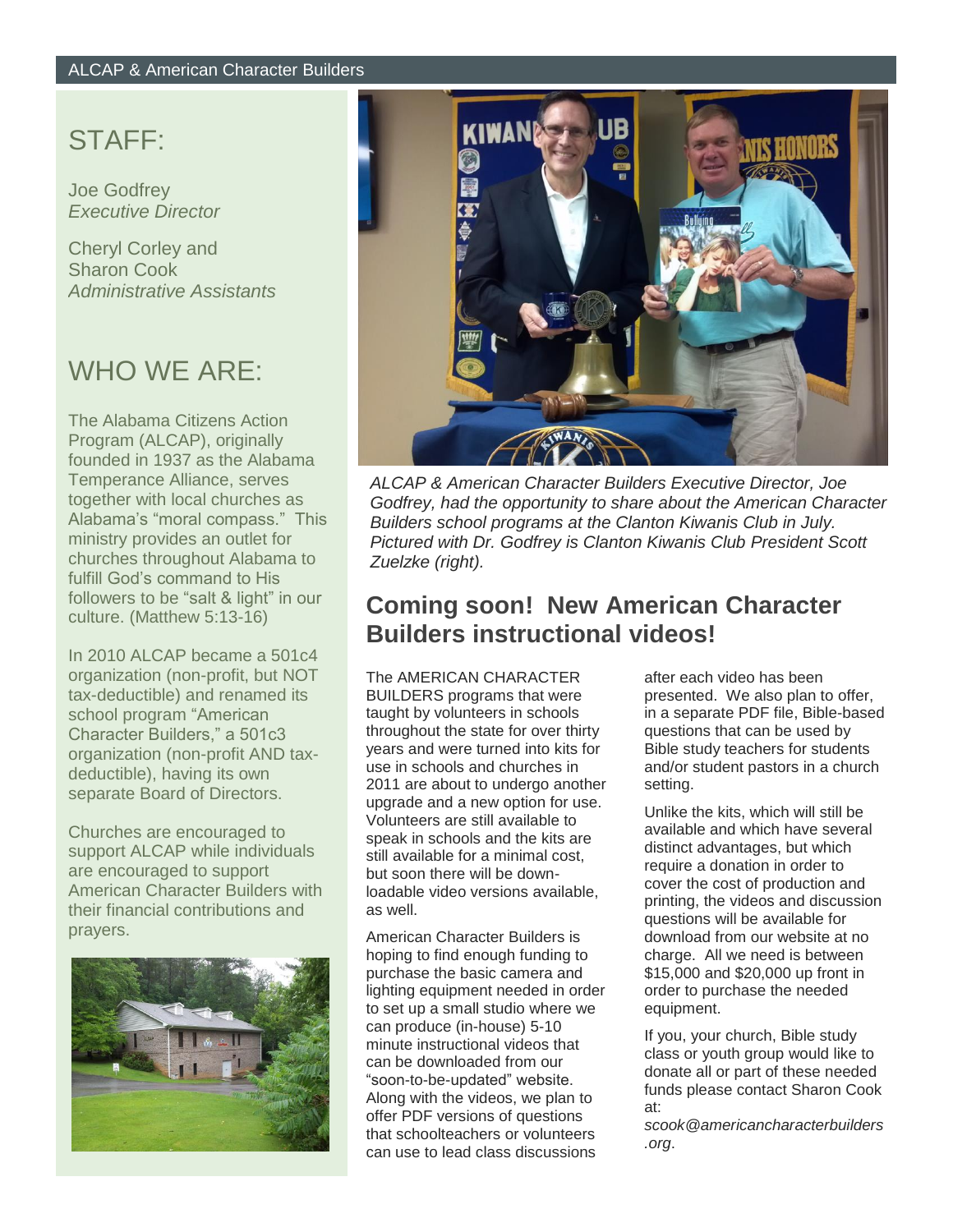The following is from an article published by the Alabama Citizens for Media Accountability (ACMA). To read the entire article, go to *http://mediaaccountability.org/page/24/*

## **The Argument against a Lottery… In the Words of Liberals**

June 2014

As much as lottery proponents in Alabama like to tout the benefits that may come from extending the lottery into our state, they are seemingly reluctant to share many of the negatives that often accompany lotteries.

Interestingly enough, reporters at several liberal media outlets are more forthcoming in detailing the cons of a lottery. So without further ado, the argument against a lottery… in the words of liberals:

#### **From** *Think Progress***:**

"With odds stacked sky high against actually winning a jackpot, lottery players lose an average of 47 cents on the dollar for each ticket. With such low payouts, tickets act as an [implicit tax of 38 percent.](http://blogs.reuters.com/david-cay-johnston/2011/07/15/u-s-lotteries-and-the-state-taxman/)"

"One study found that a reason for this is that 'lotteries set off a vicious cycle that not only exploits lowincome individuals' desires to escape poverty but also directly prevents them from improving upon their financial situations.' The loss in income of buying tickets that provide no reward is harder to bear on a slim budget."

"The revenues from lottery tickets act as a regressive tax because states use them to fund many public services, such as education. Lotteries netted 11 states more revenue than their corporate income tax in in 2009. But states don't fare well either in the long run. While states that have lotteries increased per-capita spending on education at first, after some time they ended up decreasing overall spending, while states without them increased investment."

"One study found that 'nonlottery states spend, on average, 10 percent more of their budgets on education than lottery states.' In fact, lottery revenues may not end up increasing funds and could actually increase budget imbalances. There are only so many tickets that a state's population can buy, making it a short or medium term fix but not a long term source of revenue."

#### **From** *Salon.com***:**

"State lotteries amount to a hidden tax on the poor. They eat up about 9 percent of take-home incomes from households making less than \$13,000 a year. They siphon \$50 billion a year away from local businesses—besides stores where they're sold. And they are encouraged by state-sponsored ads suggesting everyone can win, win, win!"

"What many people don't know about lotteries is that they prey on those who can least afford it; most people never win anything big; and 11 states raise more money from lotteries than from corporate taxes.

Beyond the moral, mental health or religious debates over gambling, lotteries are another example of how society preys on the poor and the working-class."

"They redistribute money up the economic ladder.' Most people buy tickets and win little or nothing. This is taking more money from the poor, working and lower middle-classes than from those most able to pay taxes. These billions also are diverted away from local businesses—with the exception of the stores where tickets are sold. "This is exacty [sic] the opposite of the kind of economic stimulus a depressed economy needs," wrote economist Wolff."

So, not only is the lottery a *de facto* tax on those least able to afford it, it is often bad news for those who do win.

The ACMA editorial went on to point out: "But what about the constant comparisons to Georgia? Well they aren't doing so hot either. A 2011 study showed that Georgia's lotteryfunded HOPE scholarship was 'hemorrhaging money,' generating \$37 million less than expected and leaving the programs it funds in the lurch."

FOR MORE INFORMATION ON WHY STATE-RUN LOTTERIES, AS WELL AS STATE-SPONSORED CASINOS, HAVE FAILED TO PROVIDE THE REVENUE AND BENEFITS THEIR PROPONENTS TOUT, GO TO *www.alcap.com* OR *www.StopPredatoryGambling.org*.

**ALCOHOL FACT: Surveys of people incarcerated for violent crimes indicate that about 40% had been drinking at the time they committed these offenses. Among those who had been drinking, average blood-alcohol levels were estimated to exceed three times the legal limit. Drinking is especially common among perpetrators of specific crimes, including murder, sexual assault, and intimate partner violence.** – *From "Alcohol is still the deadliest drug in the United States, and it's not even close" by Harold Pollack, August 2014,*  Washington Post